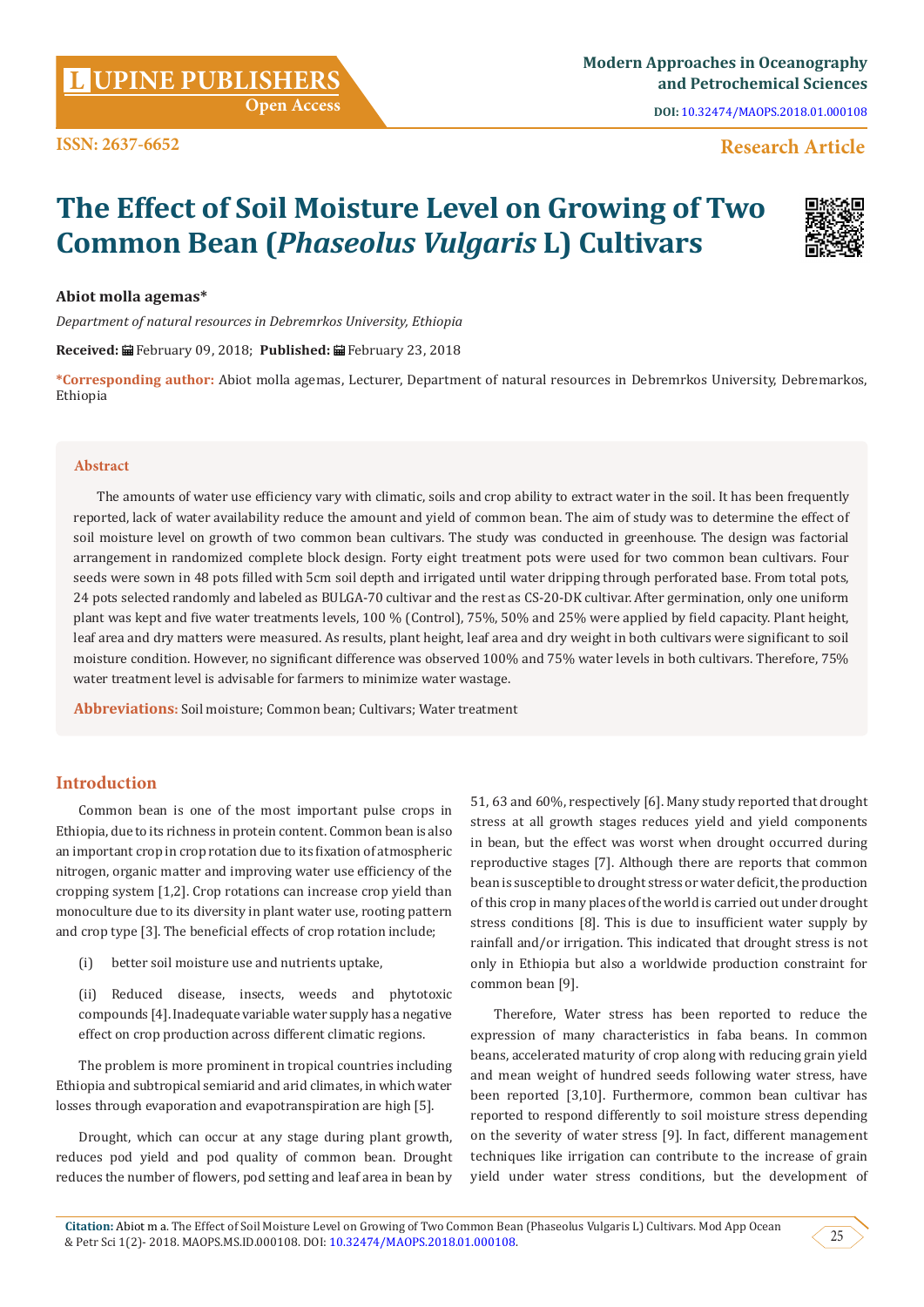tolerant cultivars becomes an efficient and economical production strategy. Therefore, this study aimed to the effect of some water stress treatments (25, 50, 75 and 100% of field capacity) on growth and development of two common bean cultivars (Bulga-70 and CS-20-DK) which were released in 1977 and 1994 respectively by Holeta Research Centre, Ethiopia.

# **Materials and Methods**

#### **Description of the Study Area**

The study was conducted at DebreMarkos University greenhouse demonstration site in the year 2016. Debremarkos University is geographically located in DebreMarkos town at latitude and longitude of 10°20′N 37°43′E and an elevation of 2,446 meters above sea level (m.a.s.l). The annual average temperature is 18.70c while the minimum and maximum recorded temperature being 40c and 240c, respectively. Annual average rain fall ranges from 900- 1800mm. The climate condition is characterized by woyna dega (1500-2300 m.a.s.l). The soil characteristics of the study area are mainly is clay ranging from 50-73%, silt fraction 15.88%-40.21% and sand fraction 0.36-13.28.

#### **Research Design and Sampling Procedures**

The design of study was by 2\*4 (two verities with four water treatment level) factorial arrangement in randomized complete block design (RCBD) with replicated in six times. Total of 48 treatment pots were arranged randomly. At beginning, four seeds were sown in 48 pots filled with soil and sand mixture of 3:1 ratio and a depth of 5cm soil depth. Irrigated the 48 pots until water is begins dripping through the perforated base. Then, from the total pots, 24 pots were selected randomly and labeled as BULGA-70 cultivar and the rest as CS-20-DK cultivar. After germination, only

one uniform plant was kept in each pot throughout the experiment. Five levels of plant available water treatments of 100 % (as Control), 75%, 50% and 25% capacity by weight), imposed when the plants were established with two true leaves for the two cultivars. The pots were weighed in two days intervals to compensate the water loss by evapotranspiration and therefore, the pot soil moisture was kept at 100, 75, 50 and 25% of field capacity according to treatments.

The plant height, leaf area and leaf dry matters were measured at 35 days after planting. The leaf area, plant height and leaf dry matter was measured by using squared pare method, ruler and oven-dried for 48 hr in 600c., respectively All collected data were statistically elaborated using analysis of variance (ANOVA), followed by means separation using the Least Significant Difference (LSD) at P<0.05. All calculations were performed using SAS 9.0 software package.

# **Results and Discussions**

# **Plant Height**

Plant height was significantly affected by at high water stress level in both cultivars (Table 1). CS-20-DK cultivar produced the tallest plants at all water stress level. Water stress depressed plant height in both cultivars and the shortest plants were produced at higher water stress levels (Table 1). There is no a statically significance between 100% , 75% and 50% water treatment in Bulga-70, but there is significant difference between 100% and 75% with 50% water treatment in CS-20-DK cultivar (Table 1). This finding is in line with the results of Emam et al. [11] and Shenkut and Brick [12] who reported on plant height is affected by severe influence from environmental factors such as water stress.

|  |  |  |  |  | Table 1: Effect of water stress levels on plant height (cm) of two common bean cultivars. |
|--|--|--|--|--|-------------------------------------------------------------------------------------------|
|--|--|--|--|--|-------------------------------------------------------------------------------------------|

| Treatments Water stress levels (% of FC) |                                |                                |                                 |                              |                             |  |
|------------------------------------------|--------------------------------|--------------------------------|---------------------------------|------------------------------|-----------------------------|--|
| Common<br><b>beancultivars</b>           | <b>100</b>                     | 75                             | 50                              | 25                           | Row mean                    |  |
| Bulga-70                                 | $9.460 \pm 1.15$ <sup>aA</sup> | 9.330 $\pm$ 0.65 <sup>aA</sup> | $8.453c \pm 0.56$ <sup>aA</sup> | $3.988 \pm 0.3bA$            | $7.8 \pm 0.56$ <sup>A</sup> |  |
| $CS-20-DK$                               | $10.78 \pm 0.61$ <sup>aA</sup> | $10.43 \pm 0.43$ <sup>aA</sup> | $8.6 \pm 0.63$ <sub>bA</sub>    | $4.48 \pm .43$ <sup>cA</sup> | $8.6 \pm 0.5^{\text{A}}$    |  |
| Column mean                              | $10.12 \pm 0.65$ <sup>a</sup>  | $9.88 \pm 0.41$ <sup>a</sup>   | $8.5 \pm 0.41^b$                | $4.2 \pm 0.3$ <sup>c</sup>   | $8.2 \pm 0.41$              |  |

Mean values followed by different small letter (s) within the same row and different capital letter(s) within the same column are significantly different at p < 0.05(LSD test)

#### **Plant leaf areas**

**Table 2:** Effect of water stress levels on plant leaf area (cm2/plant) of two common bean cultivars.

| Treatments Water stress levels (% of FC) |                               |                                |                               |                               |                             |  |
|------------------------------------------|-------------------------------|--------------------------------|-------------------------------|-------------------------------|-----------------------------|--|
| Common<br><b>beancultivars</b>           | <b>100</b>                    | 75                             | 50                            | 25                            | Overall mean                |  |
| Bulga -70                                | $9.79 \pm 1.73$ <sup>aA</sup> | $10.3 \pm 0.96$ <sup>aA</sup>  | $7.08c \pm 0.34bA$            | $4.00 \pm 0.0$ <sup>bA</sup>  | $8.6 \pm 0.73$ <sup>A</sup> |  |
| $CS-20-DK$                               | $10\pm0.56$ <sup>aA</sup>     | $10.75 \pm 0.76$ <sup>aA</sup> | $6.0 \pm 0.71$ <sub>bcA</sub> | $3.58 \pm 0.58$ <sup>cA</sup> | $8.2 \pm 0.63^{\text{A}}$   |  |
| Column mean                              | $9.89 \pm 0.8$ <sup>a</sup>   | $10.56 \pm 0.6^{\circ}$        | $6.54 \pm 0.41$ <sup>b</sup>  | $3.6 \pm 0.3$ <sup>c</sup>    | $8.4 \pm 0.5$               |  |

Mean values followed by different small letter (s) within the same row and different capital letter(s) within the same column are significantly different at  $p < 0.05$ (LSD test)

**Citation:** Abiot m a. The Effect of Soil Moisture Level on Growing of Two Common Bean (Phaseolus Vulgaris L) Cultivars. Mod App Ocean & Petr Sci 1(2)- 2018. MAOPS.MS.ID.000108. DOI: [10.32474/MAOPS.2018.01.000108](http://dx.doi.org/10.32474/MAOPS.2018.01.000108).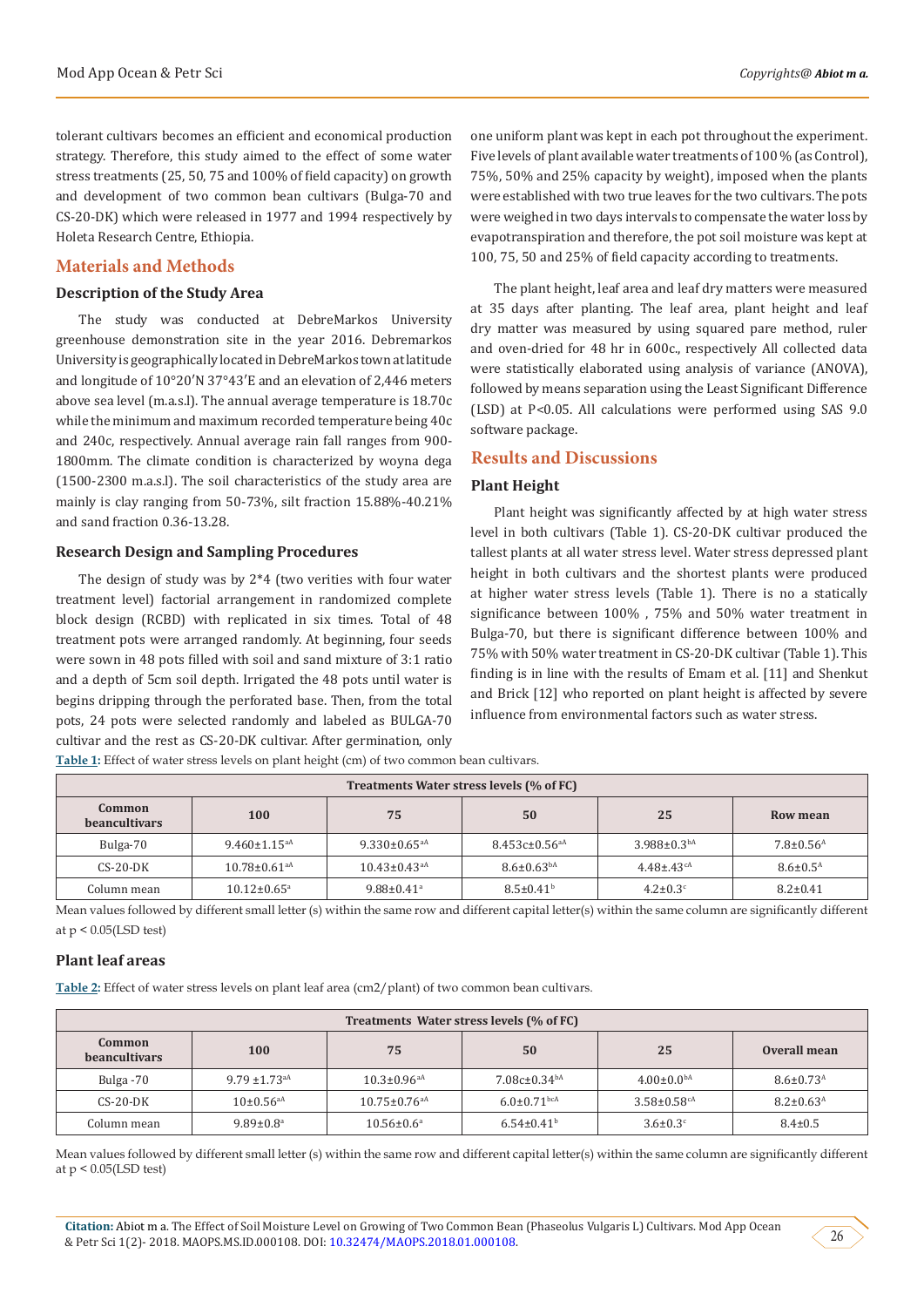Plant leaf area was significantly affected by high water stress level in both cultivars (Table 2). There is no statically difference between the two cultivars at all water stress level (Table 2). CS-20- DK produces the highest broad leafed plants at 100% and 75% water stress level. Water stress depressed plant leaf area in both cultivars and the narrow leafed plants were produced at higher water stress levels (Table 2). There is no statically significant difference between 100% and 75%, and also between 50% and 25% water stress levels in Bulga-70 cultivar but there is significant difference between 100 % and 75% with 50% and 25% water stress level. Similarly, in CS-20-DK cultivar no statistically significant difference between 100% and 75%, but there is statistically significant between 100% and 75% with 50% and 25%.in water stress level (Table 2).

This study also in lines with finding of Emam [13], Emam et al. [11] who were reported that leaf area was reduced when the plant exposed to drought stress during vegetative growth stages. Furthermore, the study also consisted with Nielsen 1998 observed that there is significant reduction in the common bean leaf area index under drought condition. Markhart [14] also found significant reductions in the leaf area under drought condition at 23 days after

planting for two bean species. The loss of leaf area which could be resulted from reduced size of younger leaves and inhibition of the expansion of developing foliage is also considered as an adaptation mechanism to moisture deficit.

### **Plant leaf dry weight**

Plant dry weight was decreased as increased of water stress level in both cultivars (Table 3). There is no statistically significant difference between 100% and 75% water stress levels in CS-20- DK. But, there is significant difference with 50 % and 25% water stress level. There is no significant difference between 100%, 75% and 50% water treatment levels in Bulga-70 (Table 3). Water stress significantly decreased dry weight at 50% and 25% in both cultivars. The highest and the lowest percentage reductions in leaf dry weight were observed in both cultivars. Barrios et al. (2005) reported that leaf dry weight of common beans reduced when plants are exposed to drought stress. Other studies like Emam [15] and Rosales Serna et al. [16] have also reported significant differences in shoot biomass accumulation among dry bean cultivars grown under moderate to severe drought stress conditions.

**Table 3:** Effect of water stress levels on leaf dry weight (gm) of two common bean cultivars.

| Treatments of Water stress levels (% of FC) |                                |                                  |                                  |                      |                            |  |
|---------------------------------------------|--------------------------------|----------------------------------|----------------------------------|----------------------|----------------------------|--|
| Common<br><b>beanCultivars</b>              | 100                            | 75                               | 50                               | 25                   | Row mean                   |  |
| Bulga-70                                    | $0.14 \pm 0.03$ <sup>abA</sup> | $0.16 \pm 0.0.026$ <sup>aA</sup> | $0.09c \pm 0.001$ <sup>abA</sup> | $0.07 \pm 0.01 b^A$  | $0.126 \pm 0.1^{\text{A}}$ |  |
| $CS-20-DK$                                  | $0.155 \pm 0.01$ <sup>aA</sup> | $0.166 \pm 0.03$ <sup>aA</sup>   | $0.09 \pm 0.01bA$                | $0.052 \pm 0.01 c^4$ | $0.127 \pm 0.1^{\text{A}}$ |  |
| Column mean                                 | $0.15 \pm 0.01$ <sup>a</sup>   | $0.16 \pm 0.01$ <sup>a</sup>     | $0.1 \pm 0.05^{\rm b}$           | $0.06 \pm 0.01c$     | $0.13 \pm 0.01$            |  |

Mean values followed by different small letter (s) within the same row and different capital letter(s) within the same column are significantly different at  $p < 0.05$ (LSD test)

# **Conclusions and Recommendations**

The result of this study confirm that water availability play a major role in plant height, plant leaf area and plant leaf dry weight of growing common bean. Common bean production depends mainly on soil water condition. A high level of soil water availability usually ensures an optimal common bean growth. Any restriction in the supply of irrigation water induces decrease plant growth. The impact of deficient irrigation on plant growth can be insignificant where the water stress is applied to the plant during specific growth stage that are less sensitive to moisture deficiency .The result of the study confirms these ideologies. Therefore, for effective utilization of irrigation water and optimum growth of common bean cultivars, 75% water treatment level is advisable for farmers to use so as to avoid wastage of water.

# **Acknowledgement**

Author thanks third year natural resource management students for watering, collecting and managing the research data during the field experiment. I am thankful again to Dr. Kassahun Berihanu for continuous help during the study. I would like to express my cordial thank to the College of agriculture and natural

resource for providing of faba bean seeds and allowing to use the greenhouse.

#### **References**

- 1. [Saxena MC, Sheldrake AP \(1986\) Comparison of earlier and later formed](https://academic.oup.com/aob/article-abstract/43/4/467/154900?redirectedFrom=PDF) pods of chickpeas ([Cicerarietinum L\). Annals of Botany 43: 467-473.](https://academic.oup.com/aob/article-abstract/43/4/467/154900?redirectedFrom=PDF)
- 2. [Pala JC, mode Corino N, Janior RJ \(1994\) Response common bean](http://www.sbmp.org.br/cbab/siscbab/uploads/bd6b9012-2cdd-6f9c.pdf) [cultivars and lines to water stress. Crop breed Applied biotechnology 1:](http://www.sbmp.org.br/cbab/siscbab/uploads/bd6b9012-2cdd-6f9c.pdf) [363-372.](http://www.sbmp.org.br/cbab/siscbab/uploads/bd6b9012-2cdd-6f9c.pdf)
- 3. [Nielsen DC, Nelson NO \(1998\) Black bean sensitivity to water stress at](https://www.ars.usda.gov/ARSUserFiles/30100000/1990-1999documents/343%201998%20Nielsen%20Crop%20Sci.pdf) [various growth stages. Crop Science 38: 422-427.](https://www.ars.usda.gov/ARSUserFiles/30100000/1990-1999documents/343%201998%20Nielsen%20Crop%20Sci.pdf)
- 4. [Crookston RK, Kurle PJ, Copland JH, Fordand, Lueschen WE, et al.](https://dl.sciencesocieties.org/publications/aj/abstracts/83/1/AJ0830010108?access=0&view=pdf) [\(1991\) Rotational cropping sequence affects yield of corn and soybean.](https://dl.sciencesocieties.org/publications/aj/abstracts/83/1/AJ0830010108?access=0&view=pdf) [J Agronomy 83: 108-113.](https://dl.sciencesocieties.org/publications/aj/abstracts/83/1/AJ0830010108?access=0&view=pdf)
- 5. [Mavi H, Tupper GJ \(2004\) Agrometeorology: principles and applications](https://www.crcpress.com/Agrometeorology-Principles-and-Applications-of-Climate-Studies-in-Agriculture/Mavi-Tupper/p/book/9781560229728) [of climate studies in agriculture. Haworth Press Inc, New York, USA, pp.](https://www.crcpress.com/Agrometeorology-Principles-and-Applications-of-Climate-Studies-in-Agriculture/Mavi-Tupper/p/book/9781560229728) [376.](https://www.crcpress.com/Agrometeorology-Principles-and-Applications-of-Climate-Studies-in-Agriculture/Mavi-Tupper/p/book/9781560229728)
- 6. [Barrios AN, Hoogenboom G, Nesmith DS, \(2005\) Drought stress and](http://www.scielo.br/scielo.php?script=sci_arttext&pid=S0103-90162005000100004) [the distribution of vegetative and reproductive traits of a bean cultivar.](http://www.scielo.br/scielo.php?script=sci_arttext&pid=S0103-90162005000100004) [Scientia Agriculturae 62: 18-22.](http://www.scielo.br/scielo.php?script=sci_arttext&pid=S0103-90162005000100004)
- 7. [Cakir R \(2004\) Effect of water stress at different development stages on](https://www.sciencedirect.com/science/article/pii/S0378429004000176) [vegetative and reproductive growth of corn. Field Crops Research 89:](https://www.sciencedirect.com/science/article/pii/S0378429004000176) [1-16.](https://www.sciencedirect.com/science/article/pii/S0378429004000176)